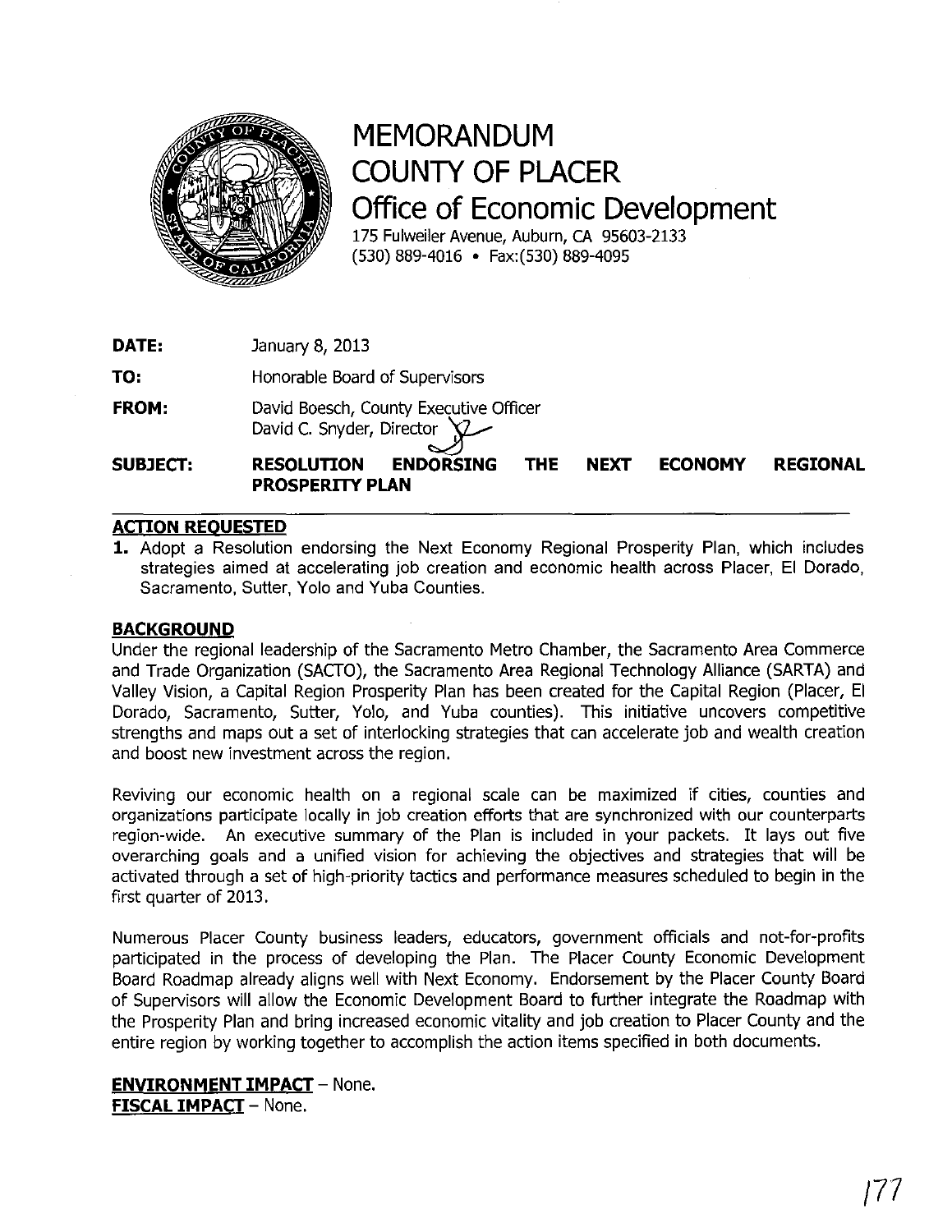# **Before the Board of Supervisors County of Placer, State of California**

In the matter of: A RESOLUTON ENDORSING THE NEXT ECONOMY REGIONAL PROSPERITY PLAN AND AUTHORIZING THE COUNTY EXECUTIVE OR HIS DESIGNEE TO ALIGN PLACER COUNTY ECONOMIC DEVELOPMENT EFFORTS IN SUPPORT OF ITS IMPLMENTATION Reso!. No: \_\_\_\_\_ \_

Ord No:

First Reading:

The following **RESOLUTION** was duly passed by the Board of Supervisors of the County of Placer

at a regular meeting held Tuesday, January 8, 2013 by the following vote on roll call:

Ayes:

Noes: ---------------

Absent:

Signed and approved by me after its passage.

Chairman, Board of Supervisors

Attest: Clerk of said Board

WHEREAS, the Capital Region has experienced economic hardship and associated lagging recovery as a result of the "Great Recession;" and

WHEREAS, our economy competes and succeeds as a region; and

WHEREAS, our individual jurisdictions strive to work together to improve our region's economy to compete within the state, nation and international economies; and

WHEREAS, the Next Economy is a business-led, volunteer-driven regional effort to grow the \$97 billion annual Capital Region economy; and

WHEREAS, given the size and complexity of the challenges, economic development activities must be strategic and synchronized if they are to have lasting impact; and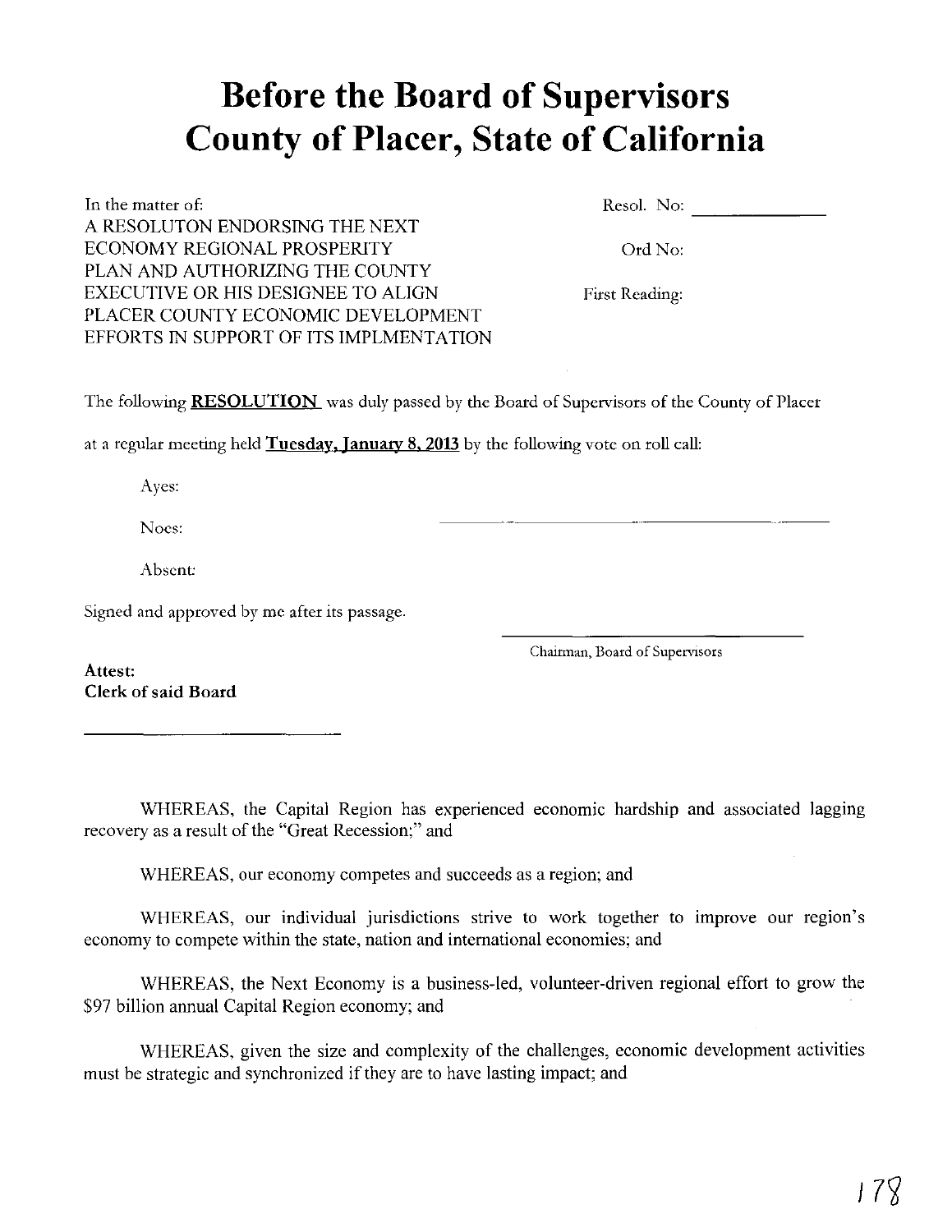Resolution No. 13- Next Economy Capital Region Prosperity Plan Tuesday, January 8, 2013 Page Two

WHEREAS, realizing that no single organization can accomplish the broad range of strategies and actions encompassed within the Next Economy; and business, government leaders, educational institutions, not-for-profit economic development organizations and private industry must come together to positively impact our regional economy; and

WHEREAS, the Next Economy is deliberately designed to invite direct participation from the broadest array of organizations; and

WHEREAS, the public sector, as a leader and integral partner with the private sector in any regional economic development success, must be fully engaged; and

WHEREAS, the Placer County Economic Development Board completed an Economic Development Roadmap in December 2009 and the Placer County Board of Supervisors accepted the findings and recommendations of the roadmap on March 16, 2010; and

WHEREAS, each January the Placer County Economic Development Board updates an Implementation Plan incorporating priority programs and projects that emphasize business investment and job creation throughout the County;

NOW, THEREFORE BE IT RESOLVED that the Placer County Board of Supervisors endorses the Next Economy Regional Prosperity Plan and authorizes the County Executive or his designee to actively engage in shaping and implementing the plan and to integrate it into the Placer County economic development activities.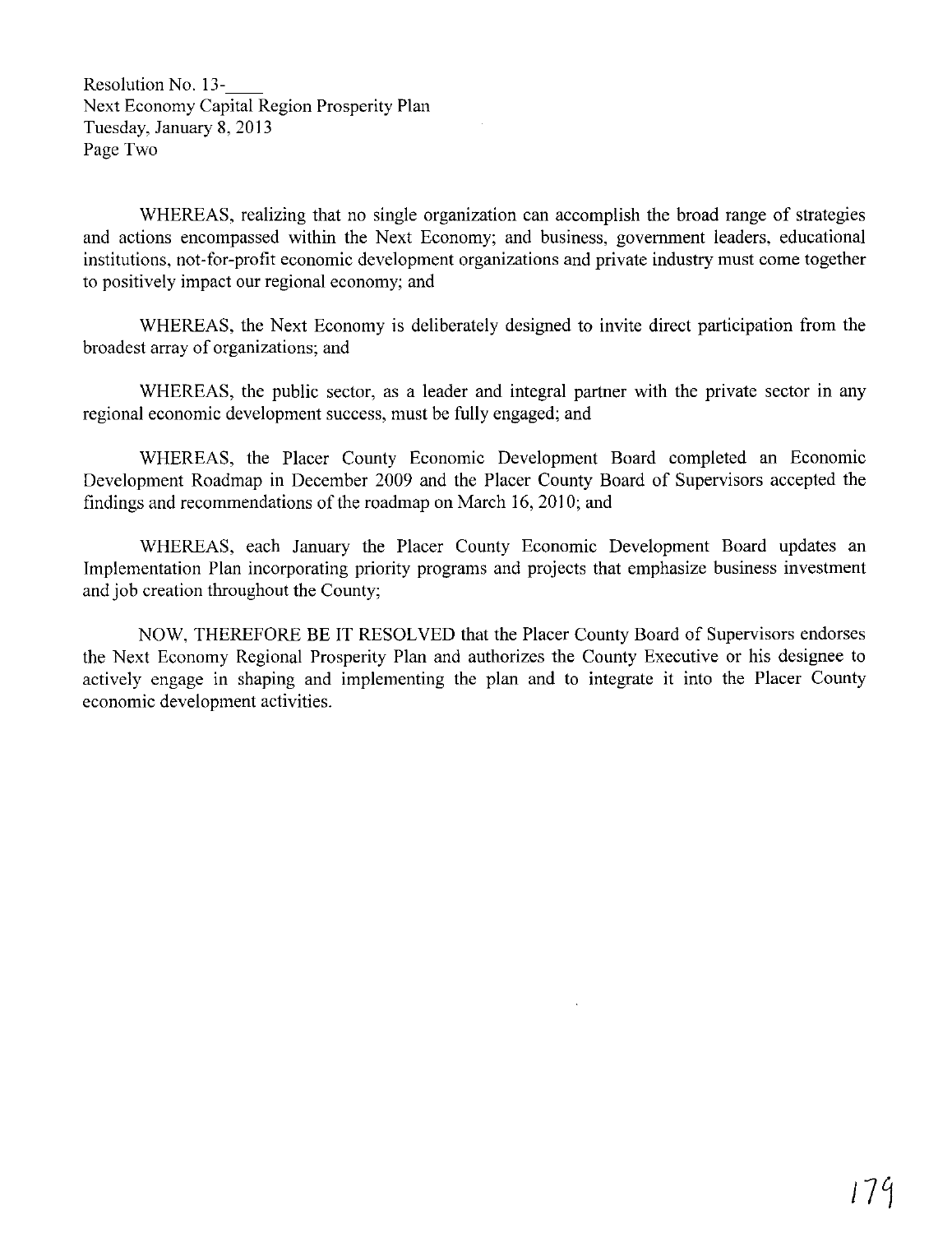# nexteconomy **CAPITAL REGION PROSPERITY PLAN**

## CALL TO ACTION: Accelerate Job Creation and New Investment in California's Capital Region

Through this action-oriented Prosperity Plan, the Capital Region of California, covering EI Dorado, Placer, Sacramento, Sutter, Yolo, and Yuba counties, joins together to pursue a competitive and strategic economic development agenda to bring about resiliency, vitality and a wide range of new opportunities for job creation, innovation and increased investment.

**Next Economy** is a business-led, volunteer-driven regional endeavor that strives to move a \$97 billion annual economy that has suffered economic hardship and a lagging recovery into one that is diversified, robust and sustainable. Recognizing that competition in today's global economy increasingly occurs at the regional level, and that the Region's economic advantages are narrowing under dated models, business leadership from the Sacramento Metro Chamber, the Sacramento Area Commerce and Trade Organization (SACTO), the Sacramento Regional Technology Alliance (SARTA) and Valley Vision launched Next Economy as a collective response. This initiative uncovers competitive strengths and maps out a set of interlocking strategies that can accelerate job and wealth creation and boost new investment across the Capital Region.

Given the size and complexity of the challenge, economic development activities must be strategic and synchronized if they are to have lasting impact. It is clear that broad based job creation efforts are necessary to revive economic health on a regional scale and that a series of independent, localized steps will not bring about true economic growth and prosperity for all.

More than a plan, Next Economy is a movement. It aims to align regional economic development activities and focus them for maximum impact. To do so, Next Economy poses a region-wide CALL-TO-ACTION: *Mobilize private industry, government*, *academic and civic leadership to focus on a set of common strategies and actions to accelerate job creation and new investment in California's Capital Region with the goals of supporting innovation and entrepreneurship, diversifying the regional economy, and improving the business climate for economic growth.* 

Realizing that no single organization can accomplish the broad range of strategies and actions encompassed within the Prosperity Plan, Next Economy challenges government leaders, educational institutions, not-for-profit economic development organizations and private industry to initiate bold new approaches to bring about economic recovery and to actively work together to make those approaches succeed. In this way, Next Economy is deliberately designed to invite direct participation from the broadest array of organizations and people possible who are committed to widespread prosperity across the Region. This Prosperity Plan sets the stage to transform the Region's economy by mobilizing leaders around a *common playbook for action*, enabling organizations to select certain "plays" that suit their strengths and capabilities, and put them in action in ways that fit the needs of those they serve.

In the end, however, success lies in ensuring that Next Economy strategies and actions are deeply integrated into organizations' work plans with strong accountability mechanisms and champions across all segments of the Capital Region's leadership. We encourage you to take part in this important movement to accelerate job creation and investment and together we will move the Capital Region to the Next Economy.

| Mark Otero     | <b>Susan Peters</b>      | <b>Martha Lofgren</b> | <b>Jim Williams</b> | <b>Brice Harris</b>          | Craig McNamara  |
|----------------|--------------------------|-----------------------|---------------------|------------------------------|-----------------|
| <b>BioWare</b> | <b>Sacramento County</b> | Brewer Lofgren        | Williams + Paddon   | <b>CA Community Colleges</b> | Sierra Orchards |

nexteconomycapitalregion.org nexteconomy EXECUTIVE SUMMARY Oct 2012

I RO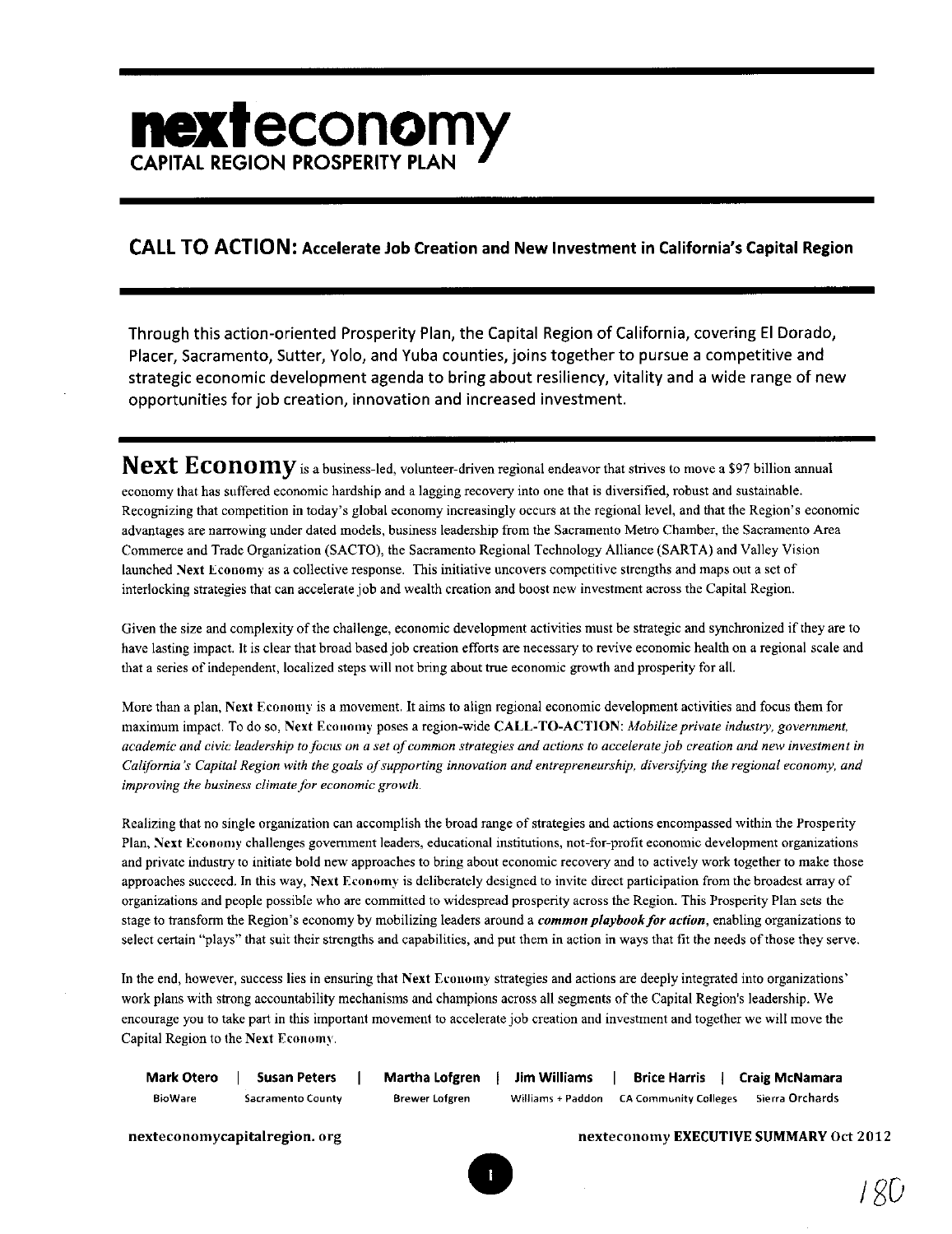# **nexteconomy CAPITAL REGION PROSPERITY PL**

The Capital Region Prosperity Plan lays out fjve overarching goals:

- 1. Foster a strong innovation environment
- 2. Amplify the Region's global market transactions
- 3. Diversify the economy through growth and support of core business clusters
- 4. Grow and maintain a world-class talent base
- 5. Improve the regional business climate for economic growth

## Goals **A Unified Vision**

By uniting job creating activities against a common vision and activating joint implementation of that vision, the Capital Region becomes poised to engender a new reputation. Vision-*Within five years, the Capital Region will be widely regarded as*  a:

- 1. Sought-after place for business growth, investment and entrepreneurship
- 2. Desirable place for a quality workforce and young professionals to live, study, work, play and contribute
- 3. Diverse economy renowned for its core business clusters and driven in large part by export activity

## Strategic Economic Agenda

The Capital Region Prosperity Plan lays out five overarching goals and a set of associated long range objectives and action-oriented strategies designed to accelerate job creation and investment. To move the Region's Next Economy vision to reality, these objectives and strategies will be activated through a set of high-priority tactics and performance measures to be developed in coordination with regional stakeholders and organizations. Plan implementation is scheduled to begin in first quarter of 2013.

#### 1. FOSTER A STRONG INNOVATION ENVIRONMENT

#### Objective 1:

#### BOLSTER UNIVERSITY TECHNOLOGY TRANSFER AND COMMERCIALIZATION

#### Strategies:

- Embed regional research, university technology transfer and entrepreneurship programs within the Region
- Identify regional industry needs and align university research capacity for new discoveries and emerging technologies
- Develop strong relationships between regional research universities and small business, financing, and incubator and accelerator programs and services on a region-wide basis
- Encourage linkages between researchers making discoveries with entrepreneurs and companies able to commercialize and deploy
- Explore opportunities for developing university-industry research centers around regional research strengths and core business clusters

#### Objective 2:

#### EXPAND ACCESS TO CAPITAL FOR HIGH GROWTH COMPANIES AND SMALL AND MEDIUM ENTERPRISES

#### Strategies:

- Establish a centralized access point for information about the sources of capital available across all stages of a company lifecycle
- Build new forms of debt and equity capital available to high-growth companies and small and medium enterprises
- Facilitate effective connections between funders and companies
- Strengthen relationships with external funding sources interested in regional deal opportunities
- Leverage public sector investment power to increase the level of regional investment

# nexteconomycapitalregion.org nexteconomy EXECUTIVE SUMMARY Oct 2012<br>
and the list of the list of the list of the list of the list of the list of the list of the list of the list of the list of the list of the list of the l

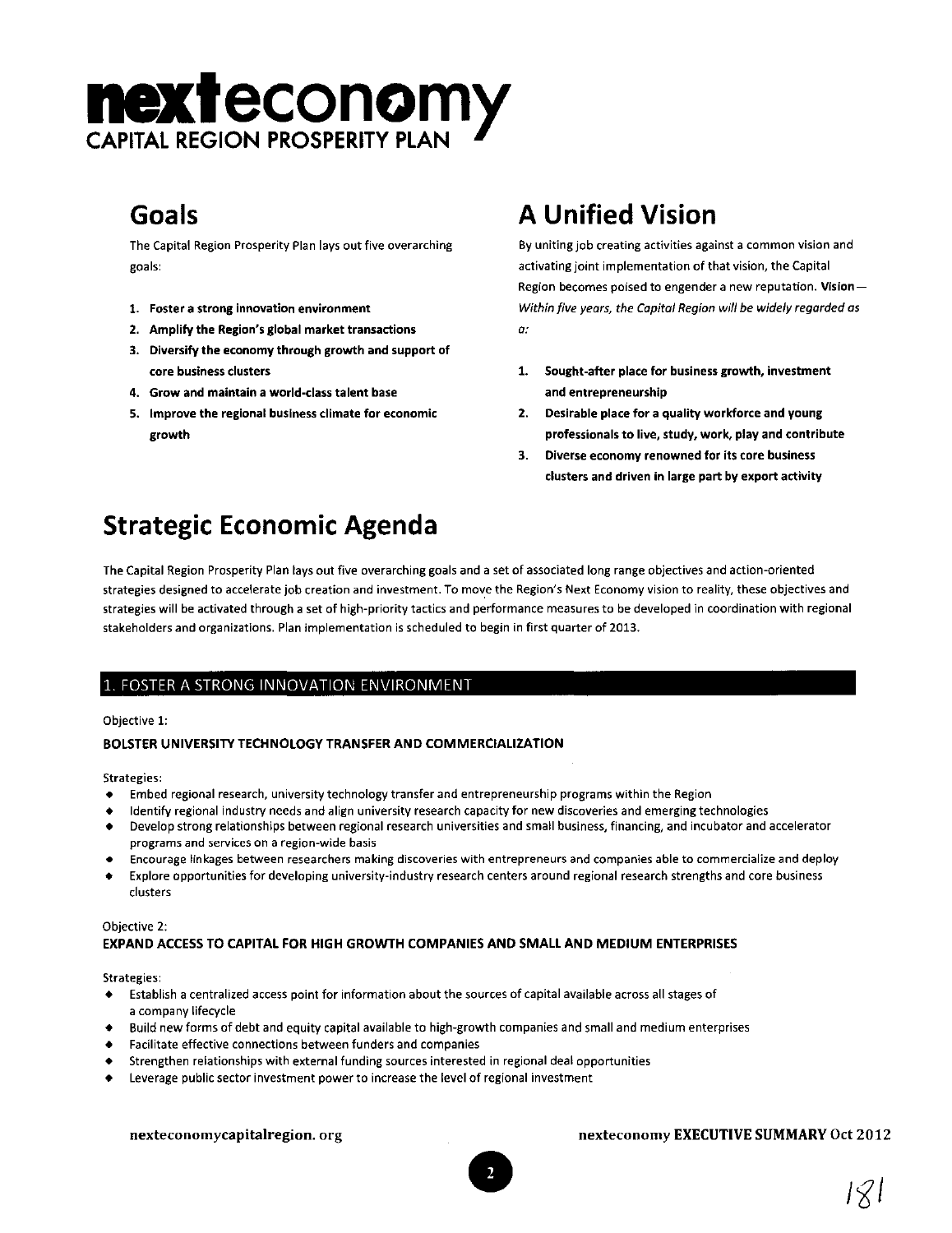#### Objective 3: BUILD A ROBUST NETWORK OF BUSINESS INCUBATOR AND ACCELERATOR SERVICES

Strategies:

- Link existing and emerging incubator and accelerator programs into a regional network
- Expand the scope and capacity of incubator and accelerator services based on potential market demand
- Connect emerging companies in the Region to appropriate components of the incubator and accelerator network
- Market the existence and outcomes of the incubator and accelerator network internally and externally
- Build a targeted retention effort focused on viable companies that have received incubator and accelerator services

#### 2 AMPLIFY THE REGION'S GLOBAL MARKET TRANSACTIONS

#### Objective 1:

#### GROW INTERNATIONAL TRADE AND EXPORT ACTIVITY

Strategies:

- Build a comprehensive regional service provider network that offers effective business assistance, financing, and targeted support services for international trade
- Market the availability and outcomes of the service provider network internally and externally
- Develop an ongoing series of foreign trade missions exclusively designed for local company export promotion
- Form strategic relationships with international business networks, existing foreign companies and foreign government agencies to identify and support international trade opportunities
- Ensure the Region's transportation infrastructure has the capacity to increase global goods movement and passenger travel

#### Objective 2: INCREASE THE LEVEL OF FOREIGN DIRECT INVESTMENT

Strategies:

- Enhance coordinated marketing efforts focused on foreign direct investment
- Create a diverse and effective group of lead generation resources for priority foreign direct investment targets
- Expand the amount and frequency of foreign trade trips targeting specific companies, industry trade shows, and business networks
- Develop a strategic network of service providers and regional leaders to assist with outreach efforts and foreign company prospects
- Market investment opportunities within the Region to potential foreign investors

#### 3. DIVERSIFY THE ECONOMY THROUGH GROWTH AND SUPPORT OF CORE BUSINESS CLUSTERS

#### Objective 1:

#### FORM FUNCTIONAL BUSINESS NETWORKS AND ESTABLISH SPECIFIC CLUSTER INITIATIVES

Strategies:

- Recruit members from across the entire value chain to form cluster alliance groups
- Perform ongoing cluster needs assessments and facilitate effective solutions
- Develop annual cluster alliance group priorities and action plans that focus on increased jobs and investment, drive implementation of needed growth activities, and monitor progress against stated objectives
- Maintain duster-specific resource guides listing relevant regional programs, services, and providers

#### Objective 2: CREATE AND ALIGN TARGETED PROGRAMS AND SERVICES TO SUPPORT CLUSTERS

#### Strategies:

- Develop marketing materials to build internal and external cluster visibility
- Align regional business attraction and retention programs with cluster opportunities
- Build targeted innovation and entrepreneurship resources for cluster activities
- Explore opportunities to create formal public-private partnerships to foster and grow cluster opportunities

#### nexteconomycapitalregion.org nexteconomy EXECUTIVE SUMMARY Oct 2012

Technology

Capital Region

Core Business Clusters

• Advanced Manufacturing • Agriculture & Food • Clean Energy Technology • Education & Knowledge Creation • Information & Communications

• Life Sciences & Health Services

## jZZ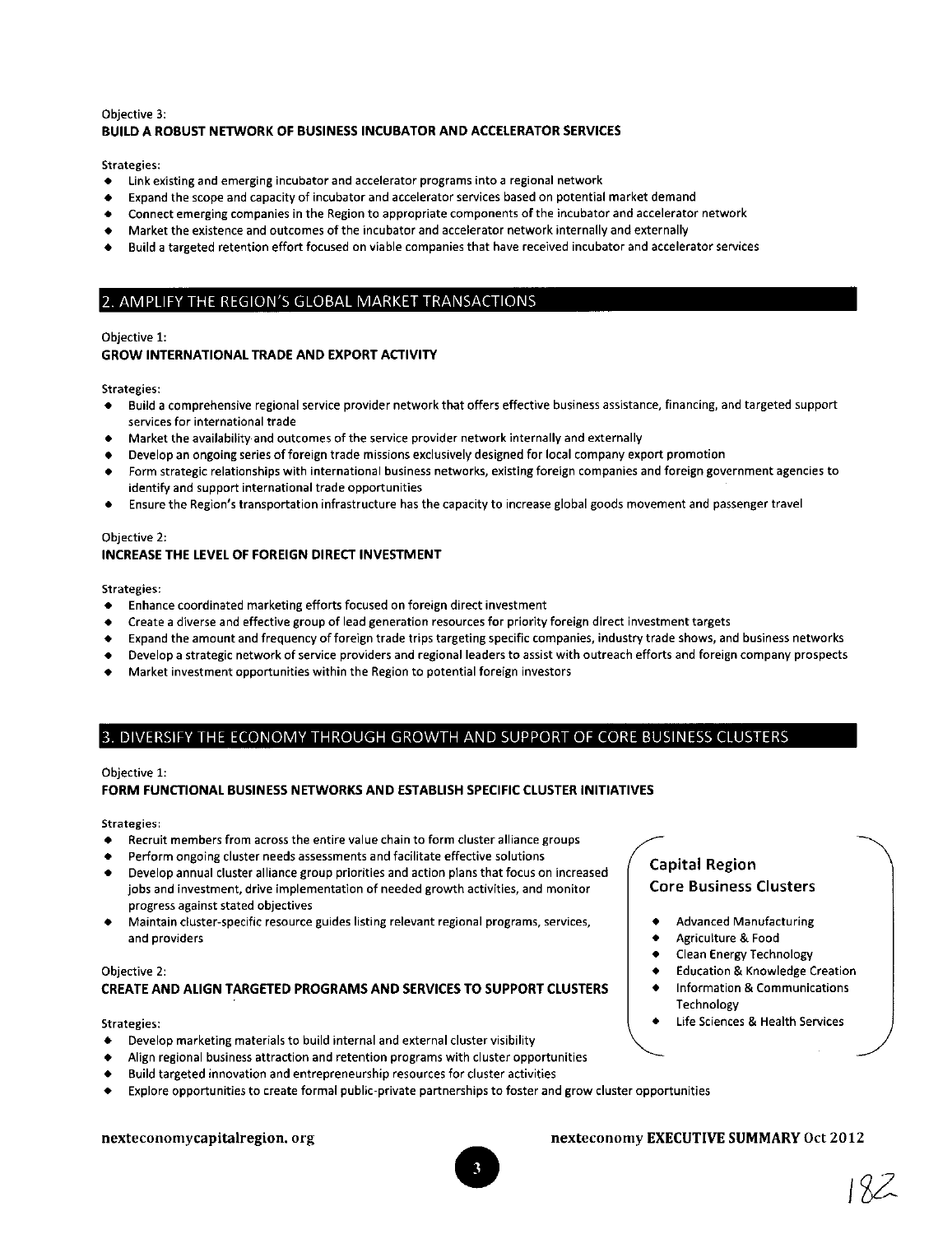- Facilitate new domestic business-to-business sales and foreign exports to increase economic base activities within core clusters
- Encourage the creation of local and regional incentives that support growth of primary jobs across core clusters and other industries

#### Objective 3:

#### BUILD STRONG ECONOMIC FOUNDATIONS FOR SUSTAINED CLUSTER GROWTH

#### Strategies:

- Align workforce development efforts to address current and anticipated gaps in labor supply and demand within the clusters
- Advocate for public policy at the state and local levels that supports conditions necessary for cluster growth
- Build a robust regional network of suppliers and service providers for effective cluster operations
- Address specialized facilities and infrastructure needs that strengthen connectivity required for cluster growth

#### 4 GROW AND MAINTAIN A WORLD-CLASS TALENT BASE

#### Objective 1:

#### CREATE MECHANISMS TO ATTRACT NEW TALENT AND RETAIN EXISTING TALENT

Strategies:

- Establish connections between active young professionals groups throughout the Region and engage members as ambassadors in talent attraction and retention efforts
- Execute a talent attraction campaign targeting young professionals, experienced entrepreneurs, and high demand occupations and skills
- Implement a talent retention strategy focusing on students and recent graduates of regional education and training programs
- Develop mechanisms to better connect new, existing and prospective students and residents to career opportunities and lifestyle assets in the Region
- Invest in the Region's cultural infrastructure as a means to retain and attract talent

#### Objective 2:

#### ALIGN TRAINING AND EDUCATION PATHWAYS TO INCREASE ECONOMIC PROSPERITY FOR BUSINESSES AND WORKERS

Strategies:

- Mobilize the community to advance and support continued investment in education and related infrastructure
- Develop critical career pathways that align with core business clusters across all education and training levels
- Address critical gaps in workforce supply and demand across core business clusters and other large industry sectors

#### 5 IMPROVE THE REGIONAL BUSINESS CLIMATE FOR ECONOMIC GROWTH

#### Objective 1:

#### REMOVE ECONOMIC AND REGULATORY BARRIERS TO STIMULATE GROWTH

Strategies:

- Partner with the business community and other regions in the state to communicate with and influence state policymakers
- Coordinate the Region's business advocacy efforts to reduce local and regional regulatory barriers to improve the Region's business climate
- Build a proactive effort to educate and inform elected officials and local government leaders about key business issues and industry needs
- Leverage existing regional advocacy programs and, where possible, other state associations' and prominent industry-specific lobbying efforts to influence a reduction of regulatory barriers at the state and federal levels
- Foster an effective system to respond to company-specific local-level regulatory issues
- Encourage streamlined and predictable permitting policies and procedures across all local jurisdictions in the Region
- Pursue local implementation of state and federal regulatory requirements that are uniform, streamlined and cost effective

Objective 2:

#### **nexteconomycapitalregion.org** nexteconomy EXECUTIVE SUMMARY Oct 2012